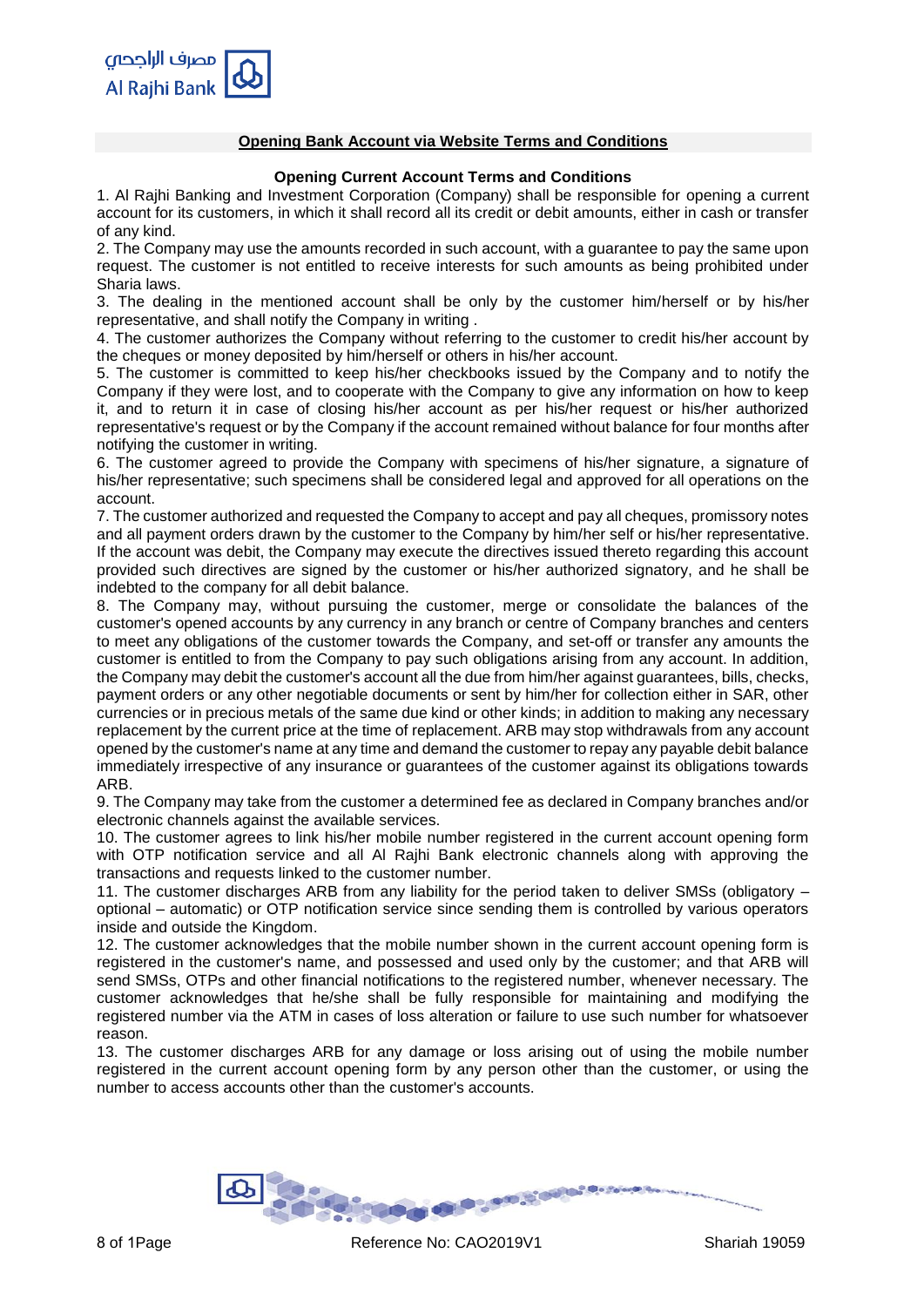

14. The Company records, documentation and accounts regarding the customer relationship with the Company are considered valid and binding on the customer, and the customer may not oppose them, except for any restrictions or transactions prove to be done in such account illegally and neither the customer nor his/her authorized representative was involved in that directly or indirectly, and hereby undertakes to inform the Company of any matter in this respect.

16. The Company may at any time change or modify the terms of the account - after approval of the Sharia Board on the required amendment - and such change or amendment shall be effective, unless otherwise opposed by the customer within one week of being so notified by the Company.

17. Any claim or dispute arising out from the application or interpretation of these terms and conditions shall be subject to the Sharia provisions and the competent judicial authority in Saudi Arabia shall determine it.

18. Special clause in case of opening the current account in a foreign currency:

Without prejudice to the provisions of the above clauses, if the account is opened in a foreign currency approved at the Company, The deposit and withdrawal shall be in the same currency without regard to the exchange rate with the local currency that applicable in the company. In the absence of such currency for withdrawal, the withdrawal shall be made in Saudi riyals at the exchange rate of the day. The customer acknowledges and agrees to bear all the fees and charges arising from such transactions.

19. ARB may, without notifying the customer, stop the debt movement on the account at the expiry of the customer's id or failure of the customer to update his/her data in general and his/her financial and personal information, addresses, sources of funds, signatures. ARB may request data update at any time.

20. Further, ARB may, without notifying the customer, stop the debt movement on the customer account after 24 calendar months from the date of the last transaction performed by the customer or his/her authorized representative in relation to the account.

21. ARB may close the account permanently if it has been five years with no transaction performed during such period.

22. I do hereby, upon opening the account, undertake to use the account only for the purposes they are intended for, as per the details indicated in the opening account agreement; not to perform any commercial transaction on my personal account, even if it is related to the company I work for; and if I failed to comply with this condition, my account shall be suspended and my relationship with the Company shall be ended, and I may subject to interrogation by the concerned parties to ensure the validity of transactions conducted on my account.

Acknowledgments:

1. The customer acknowledges his/her responsibility for the deposited cash in his/her account before the authorities and will report to the authorities any questionable deposit or deposit not entitled to him/her, as soon as he/she knows about it, whether or not the deposited cash was by his/her knowledge, and whether or not he/she disposes of such cash, and acknowledges that this cash is collected from legitimate activities, and recognizes its integrity of any counterfeiting and forgery, and also acknowledges that he/she is not entitled to recover any forged money delivered to the Company or to have a compensation against it.

2. The customer shall update the account data every three years at maximum or at the Company request. Further, the customer shall inform ARB in writing of any change to the address, or the last address shall be certified for correspondence. Moreover, the customer shall also renew the representatives or authorized persons' identities, if any, and submit them to the Company before their expiry date, knowing that the Company shall freeze his/her account if he/she violates this condition.

3. The customer undertakes and represents that he/she is not legally restricted from dealing by the account and that all of his/her details are correct and documented and he/she understood the provisions, and terms and conditions of opening a current account.

4. We hereby agree to provide Al Rajhi Banking and Investment Corporation with any information or data it require to establish, review and manage accounts; and we authorize it to obtain necessary or required information about the customer or the customer mentioned account or any other customer account at it from SIMAH and to disclose the information about customer, customer account or any other account that the customer may have with SIMAH or with any other entity approved by SAMA.

5. The customer acknowledged it has reviewed and complied with the terms and conditions indicated herein.

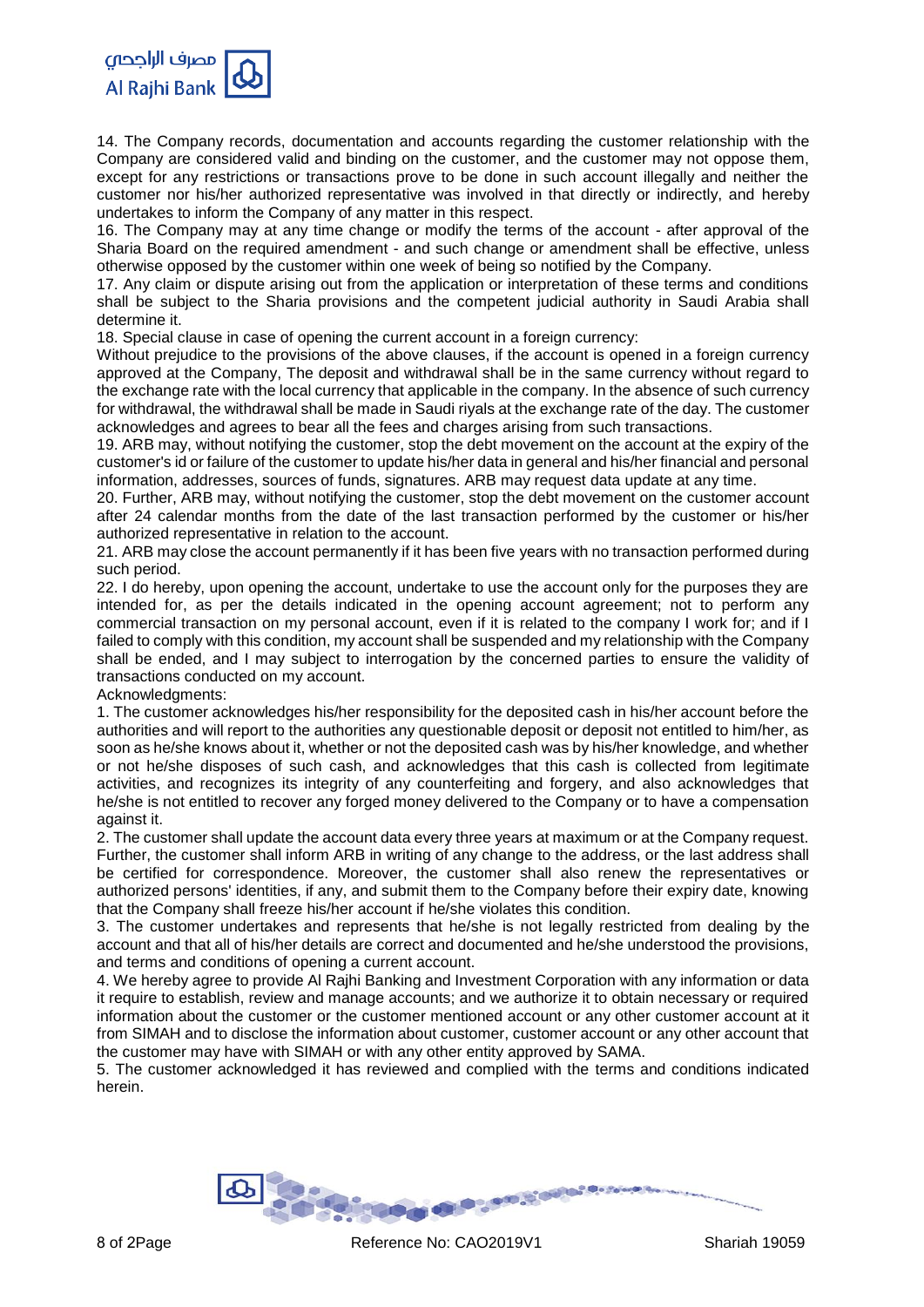

# **Al Rajhi Mada Card Terms and Conditions for Current Account**

1. Al Rajhi Bank customer, by signing this form, accepts to abide by the terms and conditions of using Al Rajhi Mada Card for current account in the lawfully and legally allowed/ permitted transactions, whether inside or outside the Kingdom of Saudi Arabia and demonstrate the same.

2. Everything results out of the card usage, whether in cases of cash withdrawal, purchasing or any other transaction, whether this was made through the card directly or through the electronic services whereby the card is activated, shall be deducted from the customer's account. Customer shall, in all cases, be fully responsible for all uses and liabilities arising form using the card.

3. Without prejudice to the provisions of Clause (2), the customer authorizes ARB to debit the differences paid by ARB out of the variation of exchange rate and transfer fees inside KSA or abroad, and to the international companies owning the dealing networks in accordance with the annual settlement reports of the Mada Network for Payments issued by SAMA, in addition to any fees required by the international companies concerning the issuance and usage of the card. In case the card holder uses it in purchases or services whose currency differs from the currency of its current account (in Saudi Riyal) deduction will be made from the card account in SAR- immediately with the exchange rate determined by ARB or the international companies owing the dealing networks, in addition to (2.75%) from the amount in return for OIF for Classic customers, while the customer shall bear the differences resulting from the variation of exchange rate between currencies.

4. Without prejudice to the provisions of (Second) and (Third) Clauses, the customer authorizes ARB to deduct the fees shown in the table below, whenever the conditions apply or whenever the customer uses the service:

| <b>Fees Type</b>                       | <b>Classic</b>   | Platinum         | <b>Infinite</b>  | <b>Signature</b> |
|----------------------------------------|------------------|------------------|------------------|------------------|
| <b>New</b><br>card<br>issuance<br>upon | Free of          | Free of          | Free of          | N/A              |
| opening the account                    | charge           | charge           | charge           |                  |
| Signature card issuance                | ********         | ********         | ********         | According to     |
|                                        |                  |                  |                  | accrual          |
|                                        |                  |                  |                  | condition *      |
| Card renewal                           | Free of          | Free of          | Free of          | According to     |
|                                        | charge           | charge           | charge           | accrual          |
|                                        |                  |                  |                  | condition *      |
| damaged<br>Lost<br>card<br><b>or</b>   | <b>SAR 30</b>    | <b>SAR 30</b>    | <b>SAR 30</b>    | <b>SAR 30</b>    |
| reissuance                             |                  |                  |                  |                  |
| Additional card issuance               | <b>SAR 30</b>    | <b>SAR 30</b>    | <b>SAR 30</b>    | <b>SAR 30</b>    |
| withdrawal<br>(Saudi<br>Cash           | Free of          | Free of          | Free of          | Free of charge   |
| Network for Payments)                  | charge           | charge           | charge           |                  |
| Balance Inquiry (Saudi Network         | Free of          | Free of          | Free of          | Free of charge   |
| for Payments)                          | charge           | charge           | charge           |                  |
| Cash withdrawal (GCC States)           | <b>SAR 10</b>    | <b>SAR 10</b>    | <b>SAR 10</b>    | <b>SAR 10</b>    |
| Balance Inquiry (GCC states)           | SAR <sub>3</sub> | SAR <sub>3</sub> | SAR <sub>3</sub> | SAR <sub>3</sub> |
| Purchases through points of            | Free of          | Free of          | Free of          | Free of charge   |
| sale (GCC states)                      | charge           | charge           | charge           |                  |
| Cash Withdrawal (International-        | <b>SAR 25</b>    | <b>SAR 25</b>    | <b>SAR 25</b>    | <b>SAR 25</b>    |
| Non-GCC states)                        |                  |                  |                  |                  |
| Balance Inquiry (International-        | <b>SAR 3.5</b>   | <b>SAR 3.5</b>   | <b>SAR 3.5</b>   | <b>SAR 3.5</b>   |
| Non-GCC states)                        |                  |                  |                  |                  |
| Purchases through points of            | OIF only         | OIF              | OIF              | OIF only         |
| sale (non-GCC countries)               |                  |                  |                  |                  |
| OIF: All transactions outside the      | 2.75%            | 2.50%            | 2.50%            | 2.50%            |
| Saudi Network for Payments             |                  |                  |                  |                  |
| excluding the cash withdrawal          |                  |                  |                  |                  |
| transactions from GCC ATMs.            |                  |                  |                  |                  |

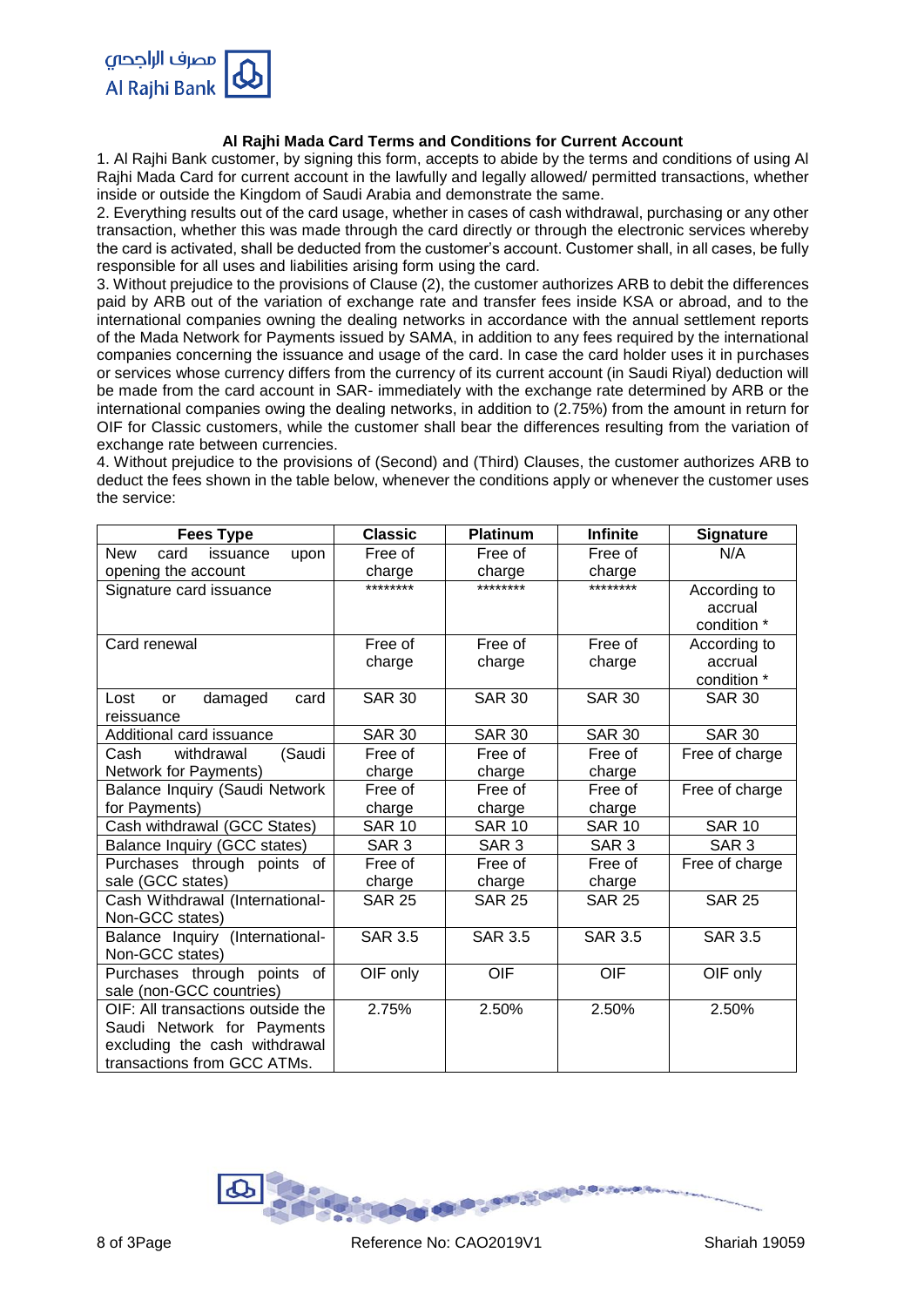

\* Accrual condition: annual exchange rate through points of sale outside KSA estimated by SAR 40.000 and above, whereas it continues free of charge throughout the validity of card upon issuance to the customer.

An example demonstrating how OIF is calculated:

| <b>Card Type</b> | Transaction<br>amount | <b>Exchange</b><br>rate | Amount in<br><b>SAR</b> | <b>OIF</b>                     | Amount due |
|------------------|-----------------------|-------------------------|-------------------------|--------------------------------|------------|
| Classic          | <b>USD 100</b>        | USD 1/3.75              | 375                     | $2.75\%$ * 375 =<br>SAR 10.31  | SAR 385.31 |
| <b>Platinum</b>  | <b>USD 100</b>        | <b>USD 1/3.75</b>       | 375                     | $2.50\%$ * 375<br>$=$ SAR 9.37 | SAR 384.37 |

5. Al Rajhi Mada Card for the current account may be used for cash withdrawals and purchases inside and outside KSA, thus in accordance with the limits shown in the below table by the customer segment:

|                  | <b>Signature</b>           | <b>Infinite</b>            | <b>Platinum</b>            | <b>Classic</b>             |
|------------------|----------------------------|----------------------------|----------------------------|----------------------------|
| <b>Purchases</b> | SAR 200,000                | SAR 200,000                | SAR 100.000                | SAR 50,000                 |
| Cash withdrawals | Equivalent to<br>SAR 5.000 | Equivalent to<br>SAR 5,000 | Equivalent to<br>SAR 5.000 | Equivalent to<br>SAR 5,000 |

Al Rajhi Mada Card shall be issued with SAR 20.000 limit for online purchases or points of sale on a daily basis. The customer may change the card purchases limit via ATMs or affiliate electronic services within alimit that doesn't exceed the maximum purchases for segments contained in the above table.

6. Atheer service enables Mada cardholders to use it for electronic payment transactions within the payment limit specified by ARB without using password through near-field communication technology whereas the card is tapped over the device specified for such purpose. The customer acknowledges that it is familiar with the risks of performing transactions by this service, and shall be fully responsible for the transactions performed by such service. ARB may modify payment limit in compliance with the relevant laws and regulations without any need to obtain the customer's approval.

7. Online purchases service shall be availed upon the customer's activation to Mada card with the limits specified in the above table. The customer may deactivate online purchases by using Mada card through ATMs or electronic services of Al Rajhi Bank website. The customer acknowledge that he/she is fully responsible for all transactions conducted online, and that he/she accepts all actions taken by ARB on its account to conduct purchases online.

8. The customer shall be obliged to notify ARB immediately upon encountering any of the below cases:

1- Retaining of the card in an ATM whether or not belonging to ARB.

2-Non-collection of the cash amount withdrawn from the ATM.

3-Detection of fault in the registration of entries in the account as a result of using ATMs.

4-Card loss: In case of card retention, loss resulting from robbery or any other reason, the customer shall promptly notify ARB by calling ARB's no. 8001244455 within KSA free of charge, No. 920003344 for all mobile customers within KSA, and No. 000966920003344 for all customers from abroad. The customer shall, in such case, remain liable for bearing any amounts or damages arising out of card loss, or usage by a third party, thus from the time of loss until ARB suspends the card without delay by the competent officer, thus by not suspending the card or delay for the existence of any disruption in the system, unless delay was attributed to the customer. The customer acknowledges that the card retention and loss shall not result in the issuance of a replacement card unless requested in writing.

9. in case of divergence between the customer claim and ARB records concerning the amounts loaded on the card, bank records shall prevail and be binding upon the customer.

10. The customer shall be obliged neither to disclose its usage of the card nor disclose its PIN to a third party, including ARB employees. The customer shall be solely responsible for any damage or results arising out of its non-commitment while ARB bear no liability or damage borne by the customer for that. 11. The card validation is determined from the date of issuance to the customer. The customer shall be

permitted to renew the card through the electronic channels 60 days prior to the expiry of the card.

12. The card shall remain ARB's property, and the customer is committed to delivering it and assumes full responsibility for not returning the same.

13. The customer may not enable third parties to use Mada Card for current account or disclose its PIN, and acknowledges that Al Rajhi Bank is not responsible for any loss or damage arising from noncompliance with this or other terms of service.

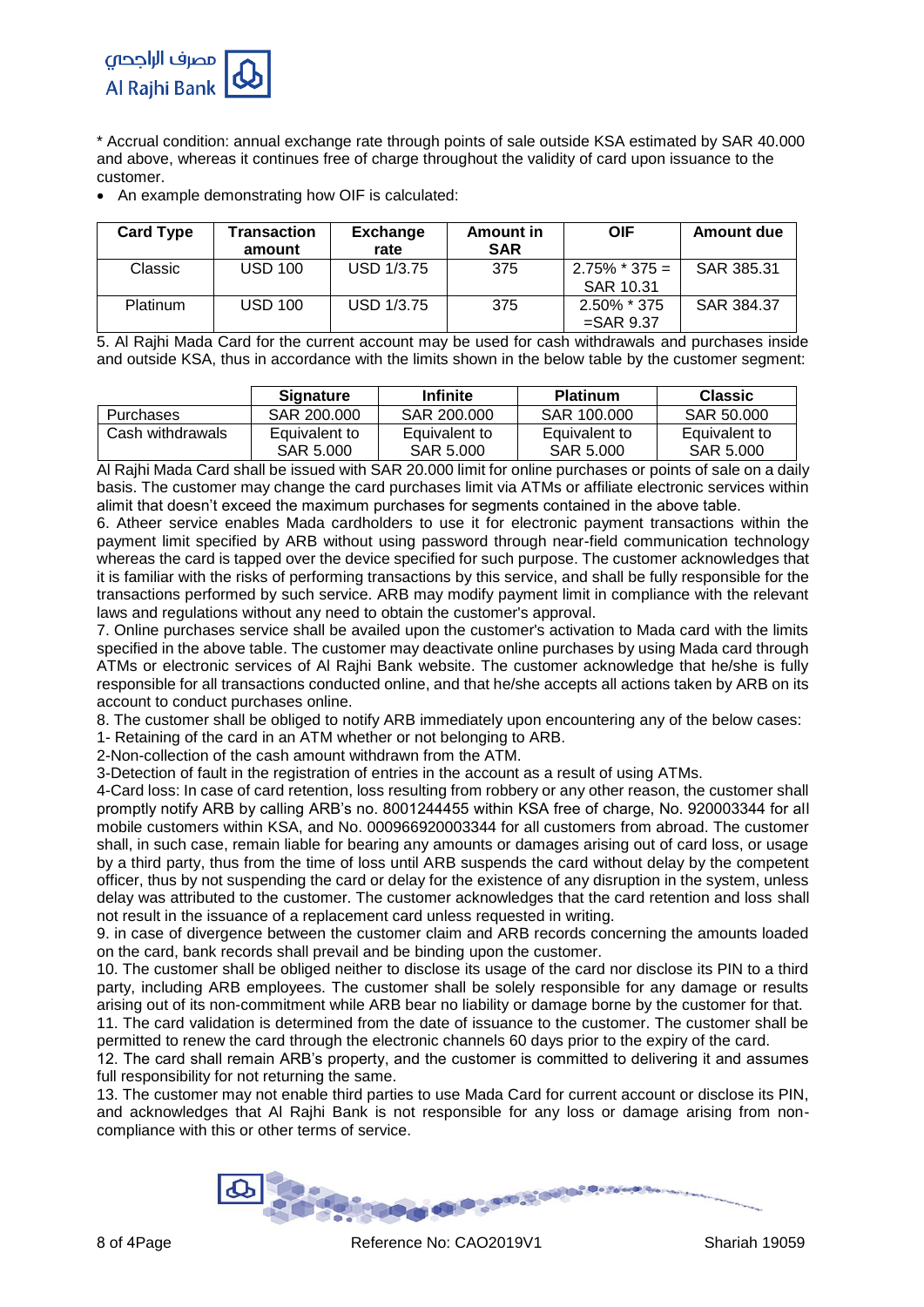

14. Upon receipt of renewed Mada Card for current account, the customer shall set the PIN code in a secure manner either through secure access to the electronic channels (answer machine or Mubasher service for individuals), or through ATM using the OTP. The parties (ARB and the customer) agreed that setting the Pin code shall be deemed a sufficient evidence for receiving and activating the renewed card by the account holder.

15. ARB shall have the right to constantly upgrade the services it provides under this agreement, add security services, or any new service and introduce any conditions that must be satisfied by the customer prior to making use of the upgrade of the added services.

16. ARB shall have the right, with no need to the customer consent or notification, to suspend the card or any of its services, whether for a definite or indefinite period, if, according to ARB's sole discretion, it deemed necessary to protect the rights of customers or ARB.

17. The customer acknowledges that the conditions of card usage, or approval service conditions, or other services or conditions issued from time to time by ARB or Visa Company are deemed part and parcel of this agreement and shall be read and construed as if it's some of its clauses provided that the customer shall be promptly notified.

18. The customer shall have the custodian hand over any cash owned by ARB or its other customers that is deposited by fault or by any other invalid way in its current account. ARB shall have the absolute right in reversing the balance entries in such cases, even if this caused the disclosure of the account, all thus without prejudice to the statutory rights of ARB, in case the Customer violation such as withdrawal or disclaiming of any funds not owned by it whether withdrawal was made through ATMs or any other way. 19.

1-An independent card may be issued for every partner in the mutual account, based on a written request submitted by all partners in the account, they all shall be severally and collectively be held liable towards ARB against all financial liabilities that arise out of using any of these cards.

2-ATM card may be issued for the companies or institutions account, based on written request submitted from the authorized signatory/signatories. The company/institution shall be held liable towards ARB against all financial liabilities that arise out of using the card on all accounts of the company or the institution with ARB.

20. These conditions shall be governed by the bylaws and regulations issued by the competent bodies in KSA, in a way not contravening the provisions of Islamic Sharia.

21. ARB shall have the right to cancel the card in case the customer breaches any of these conditions and terms, or in case of misuse, or for any of the adequate reasons. The customer hence shall undertake to return the card to ARB, while such cancellation shall have no impact upon its obligation to pay any amounts arise out of the card prior to cancellation.

22. The customer shall have the right to amend these terms and conditions in a way not contravening the provisions of Islamic Sharia, and without prejudice to customer's rights, the holder of card acquired from these terms and conditions throughout the validity of this card, subject to what is provided for in the applicable regulations regarding notification and announcement of the conditions amendment.

23. The customer acknowledges that all personal information and data are complete and genuine, and that it will notify ARB in writing of any change therein, while bearing any damages and consequences arising out of its negligence in doing so. The customer shall also acknowledges that it has reviewed the terms and conditions of using this card, while its signature contained in the request/suspension form represent irrevocable outstanding obligation under these terms and conditions.

**24. Taxes:**

1. The fees specified shall be free of applicable VAT and any other indirect payable tax. In case of application of tax law to any fees, commissions, trade discounts, or supply of goods or services related to this Agreement or Product, the tax deduction, regardless of amount deducted, shall not be applied to the amount specified in the above tables, but an addition paid by the obligor to the collection authority, and approved by the competent authority of the State. The customer has agreed to this and authorized ARB to give irrevocable authorization to deduct the tax each time from his account with ARB.

2. Indirect taxes shall be paid in accordance with the provisions of the VAT statute and other legislations that may be applicable from time to time, and Al Rajhi Bank shall not be liable for any interest or penalties payable to the Supplier or the Customer for failing to pay a tax or reverse tax credit for payments overdue by the schedule specified in the relevant VAT system.

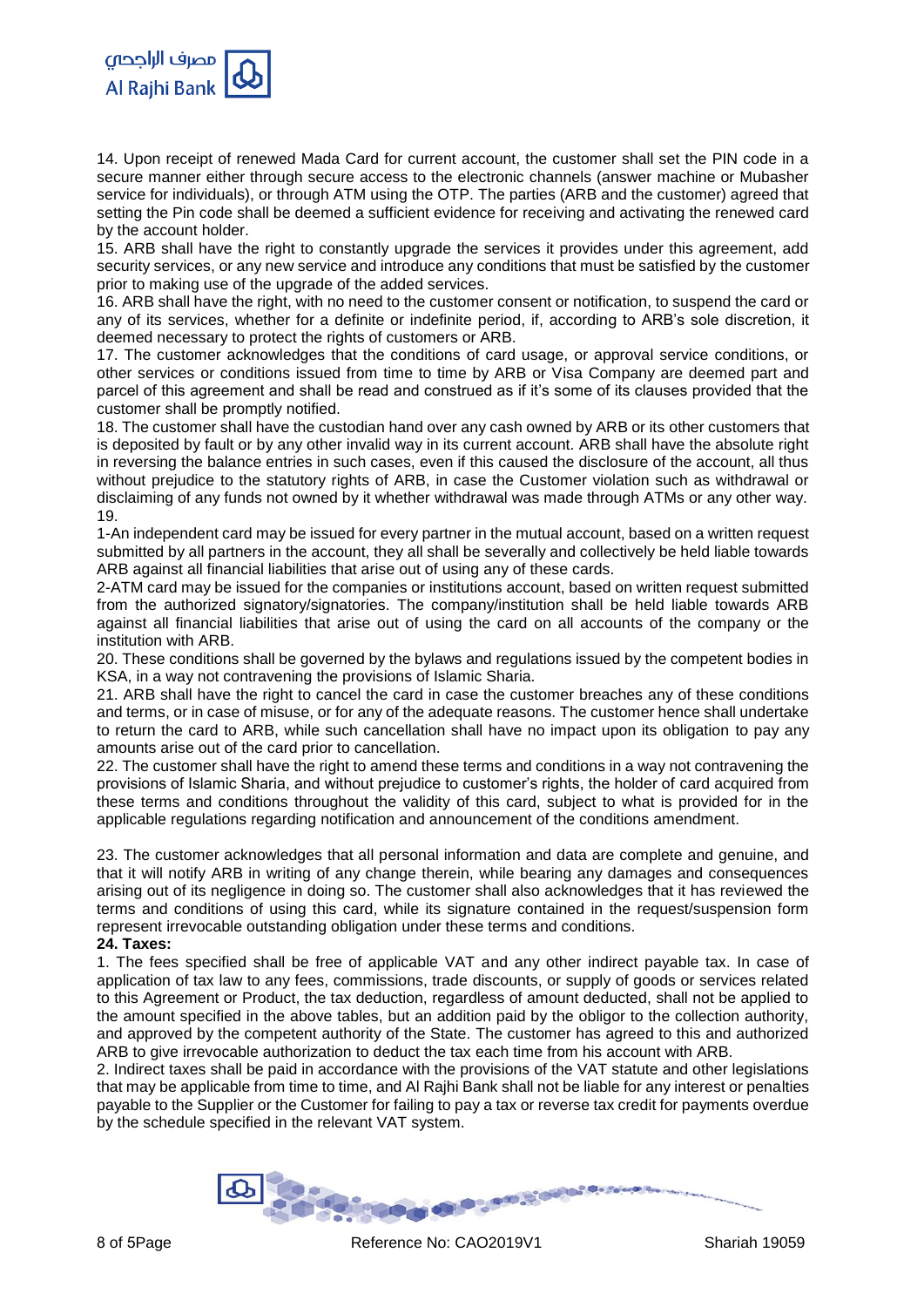## **Terms and Conditions for Opening Membership**

1. The term "transfer" in this membership means: the transfer of amounts by remittance or cheque issued by Al Rajhi Bank to a beneficiary based on an order issued by the holder of the membership.

2. ARB shall be responsible for opening a membership for the customer in accordance with the terms stipulated in this membership, where transfers shall be made regardless of the type of such transfers.

3. The dealing in the mentioned membership shall be only by the customer him/her self or by his/her representative, and shall notify ARB in writing

4. All transfers shall be made in accordance with the controls and documents approved by ARB's Sharia Board.

5. ARB shall not accept and the member may not use its membership to send remittances for any purpose that is prohibited under Shariah provisions, such as sending them for adding them to interest (Riba) accounts, for those who promote or manage gambling games or for buying illicit goods. Thus, ARB shall not bear any liability upon returning any remittances of such kind to the transferor.

6. ARB records, documentation and accounts regarding the customer relationship with ARB are considered valid and binding on the customer, and the customer may not oppose them, except for any restrictions or transactions prove to be done in such account illegally and neither the customer nor his/her authorized representative was involved in that directly or indirectly, and hereby undertakes to inform ARB immediately after proving anything in this regard.

7. ARB may at any time change or modify the terms of the membership - after approval of the Sharia board on the required amendment - and such change or amendment shall be effective, unless otherwise opposed by the customer within one week from the date of displaying a written summary of such amendment in an apparent place in the transfer center where the subscription account is located, or from the date of availability of the agreement copy containing the amendment in a soft or hard copy to the customer to be signed. If the customer objects in writing during the aforesaid time-limit, it may request in writing to terminate this agreement and such termination shall not affect rights and obligations arising on or before the date of its entry into force.

8. The customer agreed to provide ARB with specimens of his/her signature, a signature of his/her representative; such instructions issued to ARB, which bear a signature conforming to these forms shall be considered legal and approved for all operations on the membership account.

9. ARB may take from the customer a determined fee as declared in bank branches and/or electronic channels against the available services.

10.

(10/A) The customer shall complete his / her data and beneficiary's personal and banking data in this form and the transfer forms accurately, and acknowledges that Al Rajhi Banking and Investment Corporation (Tahweel Al Rajhi) does not bear any consequential loss, damage or liability due to the customer's breach of this clause.

(10/B) The customer understands that its modification of the data of any transfer previously ordered to be conducted, does not guarantee refund or modification of the transfer amount. The customer acknowledges that Al Rajhi Banking and Investment Corporation (Tahweel Al Rajhi) shall not be liable in such cases and shall not be liable for any loss, damage by act, omission of the correspondent bank, the beneficiary or any third party, due to force majeure, weekly or official work holidays or difference in currency.

### **Customer Representations:**

1. The customer acknowledges his/her responsibility for the deposited cash submitted by his/her or in his/her transactions with ARB before the authorities and will report the same to the authorities on any questionable deposit or deposit not entitled to him/her, as soon as he/she knows about it, whether the deposited cash was by his/her knowledge or not and whether the customer disposed from it later personally or by another person or not. In addition, the customer acknowledges and declares that the said cash is resulted from legitimate activities for legitimate purposes, and recognizes its integrity of any counterfeiting, money laundering and terrorist financing, and acknowledges that he/she is not entitled to recover or claim compensation for any amounts delivered to ARB and proved to be fraudulent or illegal due to its source, disbursement or for any other reason.

2. The customer shall update the membership data every three years at maximum or at ARB request. In addition, the customer shall inform ARB in writing of any change to the address, or the last address shall be certified for correspondence. Moreover, the customer shall also renew its identity and the representatives or authorized persons' identities (if any) and submit them to ARB before the expiry of any of them; the customer knew that ARB will freeze his/her membership in case of failure thereof.

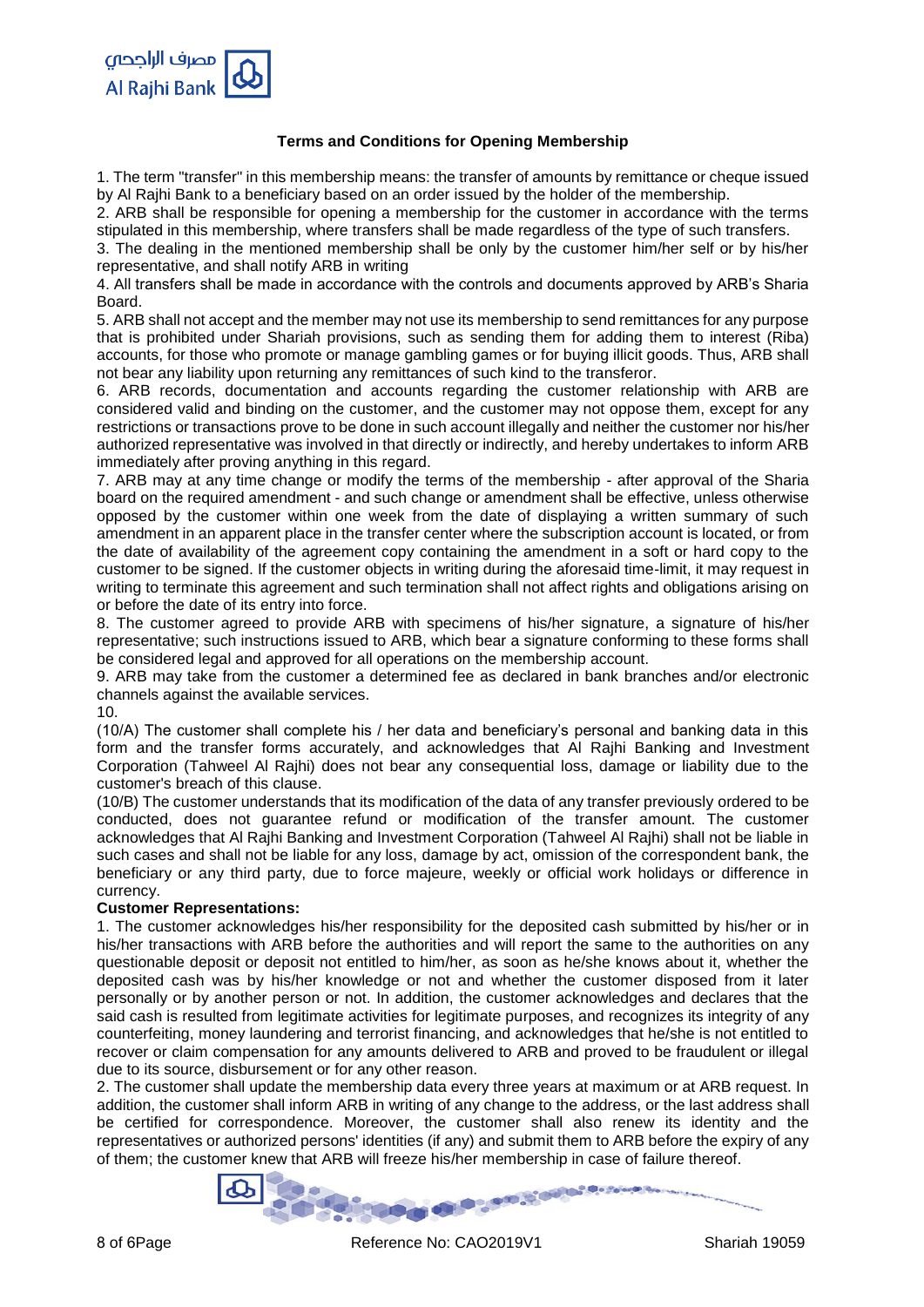

3. The customer undertakes and represents that he/she is not legally restricted from dealing by transfers membership, and that all of his/her statements are correct and documented and he/she understood the provisions of opening membership its terms and conditions.

4. The Customer agrees to link his / her mobile phone number registered on top of the form with the onetime confidential notification service (OTP)) and all electronic channels of Al Rajhi Bank and approve the transactions and orders associated with the customer's number.

5. The customer shall be responsible for the time required for the delivery of SMS (mandatory - optional - automatic) or notification of the one-time confidential numbers (OTP) as they are sent to networks operated by different service providers inside and outside the Kingdom.

6. The customer acknowledges that the mobile number at the top of this form is registered under the name of the customer, that it is in his possession and used only by him, and that the bank will send SMS messages, one-time confidential numbers (OTP) and other financial notices to the registered number whenever required. Customer acknowledges its full responsibility to maintain the registered number and to amend it by ATM if it cannot be used, lost or changed for any reason.

7. Customer disclaims responsibility for any damage or loss arising from using the mobile number registered at the top of this form by someone other than the Customer, or by using the number to access accounts other than Customer Accounts.

8. The customer agrees to provide ARB with any information or data it requires to establish, review and manage a membership at it, and authorizes ARB to obtain necessary information about the customer or the mentioned membership or any other membership that the customer may have from SIMAH. ARB shall disclose the information about the customer and its membership or any other membership that the customer may have to SIMAH and any other entity approved by SAMA.

9. The customer declares that he/she aware that the regulations of Saudi Arabia prohibit the transfer of funds without the knowledge of the client transferred to the beneficiary (transferred to it), or without a regular relationship with the beneficiary or without a legitimate purpose.

10. I do hereby acknowledge that the Kingdom of Saudi Arabia's Laws prohibit amount transfer without knowledge of the customer transferred to the beneficiary (transferee) or without a legal relationship with the beneficiary or without a legitimate purpose.

11. The customer declares and represents not to use personal membership for non-personal purposes and not to use commercial membership for personal purposes of a non-commercial nature in the light of SAMA's instructions regarding cash transfer.

12. The customer has acknowledged that he reviewed the said provisions and complied therewith.